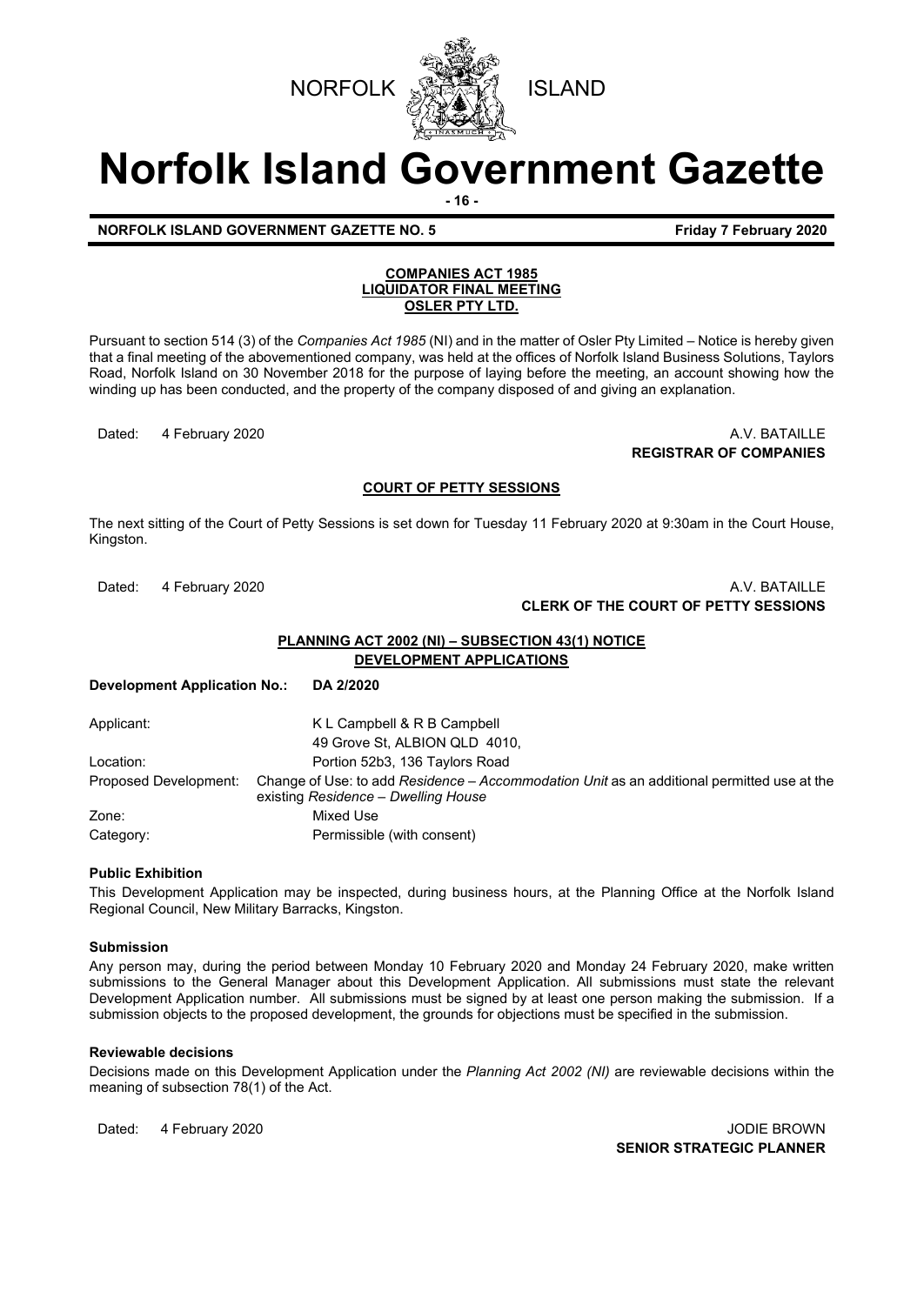#### **NORFOLK ISLAND GOVERNMENT GAZETTE NO. 5** *CONSERVERSIVE SERVERS FRIGAL FRIGAV 7 February 2020*

## **PLANNING ACT 2002 (NI) – SUBSECTION 43(1) NOTICE DEVELOPMENT APPLICATIONS**

| Development Application No.: | <b>DA.BA 3/2020</b>                                                     |
|------------------------------|-------------------------------------------------------------------------|
| Applicant:                   | Athletics Norfolk Island                                                |
|                              | PO Box 565, NORFOLK ISLAND 2899,                                        |
| Location:                    | Portion(s) Lot: 10 Sec: 7 Por: 44a, 38 Cascade Road                     |
| Proposed Development:        | New Outdoor Sport and Recreation Facility: Construction of Storage Shed |
| Zone:                        | Special Use                                                             |
| Category:                    | Permissible (with consent)                                              |

#### **Public Exhibition**

This Development Application may be inspected, during business hours, at the Planning Office at the Norfolk Island Regional Council, New Military Barracks, Kingston.

#### **Submission**

Any person may, during the period between Monday 3 February 2020 and Monday 17 February 2020, make written submissions to the General Manager about this Development Application. All submissions must state the relevant Development Application number. All submissions must be signed by at least one person making the submission. If a submission objects to the proposed development, the grounds for objections must be specified in the submission.

#### **Reviewable decisions**

Decisions made on this Development Application under the *Planning Act 2002* (NI) are reviewable decisions within the meaning of subsection 78(1) of the Act.

Dated: 29 January 2020 **John Communist Communist Communist Communist Communist Communist Communist Communist Communist Communist Communist Communist Communist Communist Communist Communist Communist Communist Communist Com** 

## **SENIOR STRATEGIC PLANNER**

## **PLANNING ACT 2002 (NI) – SUBSECTION 43(1) NOTICE DEVELOPMENT APPLICATIONS**

| Development Application No.: | DA.BA 4/2020                                                           |
|------------------------------|------------------------------------------------------------------------|
| Applicant:                   | Norfolk Island Regional Council                                        |
|                              | PO Box 95, New Military Barracks Kingston, NORFOLK ISLAND              |
| Location:                    | Portion(s) Lot: 1 Sec: 19 Por: 92 New Farm Road – Hundred Acre Reserve |
|                              | Proposed Development: Park: Construction of Composting Toilet Block    |
| Zone:                        | Conservation                                                           |
| Category:                    | Permissible (with consent)                                             |

#### **Public Exhibition**

This Development Application may be inspected, during business hours, at the Planning Office at the Norfolk Island Regional Council, New Military Barracks, Kingston.

#### **Submission**

Any person may, during the period between Monday 3 February 2020 and Monday 17 February 2020, make written submissions to the General Manager about this Development Application. All submissions must state the relevant Development Application number. All submissions must be signed by at least one person making the submission. If a submission objects to the proposed development, the grounds for objections must be specified in the submission.

#### **Reviewable decisions**

Decisions made on this Development Application under the *Planning Act 2002* (NI) are reviewable decisions within the meaning of subsection 78(1) of the Act.

Dated: 29 January 2020 **John Charles and Charles Control Control Control Control Control Control Control Control Control Control Control Control Control Control Control Control Control Control Control Control Control Contr SENIOR STRATEGIC PLANNER**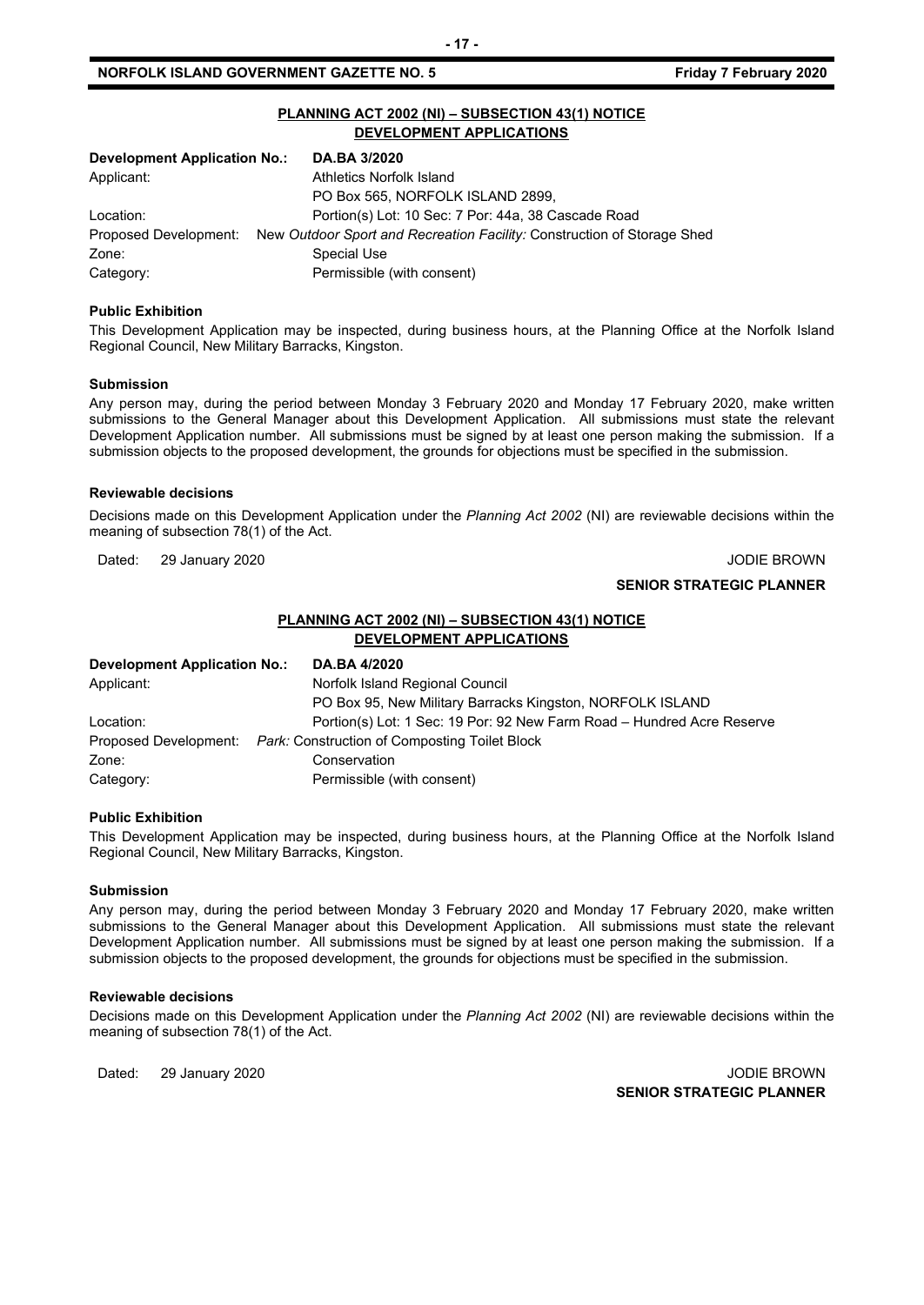## **NORFOLK ISLAND GOVERNMENT GAZETTE NO. 5** *CONTRETE 10. SECUREM 2020*

| PLANNING ACT 2002 (NI) - SUBSECTION 43(1) NOTICE<br>DEVELOPMENT APPLICATIONS |                                                                        |  |
|------------------------------------------------------------------------------|------------------------------------------------------------------------|--|
| Development Application No.:                                                 | DA.BA 6/2020                                                           |  |
| Applicant:                                                                   | Department of Infrastructure Transport Cities and Regional Development |  |
|                                                                              | GPO Box 594, Canberra ACT 2601                                         |  |
| Location:                                                                    | Portion(s) Lot: 11 Sec: 7 Por: 44d, Cascade Road,                      |  |
|                                                                              | Norfolk Island Central School                                          |  |
| Proposed Development:                                                        | Educational Establishment: Covered Outdoor Learning Area (COLA)        |  |
| Zone:                                                                        | Special Use                                                            |  |
| Category:                                                                    | Permissible (with consent)                                             |  |

#### **Public Exhibition**

This Development Application may be inspected, during business hours, at the Planning Office at the Norfolk Island Regional Council, New Military Barracks, Kingston.

#### **Submission**

Any person may, during the period between Monday 3 February 2020 and Monday 17 February 2020, make written submissions to the General Manager about this Development Application. All submissions must state the relevant Development Application number. All submissions must be signed by at least one person making the submission. If a submission objects to the proposed development, the grounds for objections must be specified in the submission.

#### **Reviewable decisions**

Decisions made on this Development Application under the *Planning Act 2002* (NI) are reviewable decisions within the meaning of subsection 78(1) of the Act.

#### Dated: 29 January 2020 **John Charles Controller Studies and Studies Controller Studies and Studies and Studies A SENIOR STRATEGIC PLANNER**

## **PLANNING ACT 2002 (NI) – SECTION 48 NOTICE**

The following Development Application for permissible (with consent) use or development of land has been determined under the *Planning Act 2002* (NI)*.*

| <b>DA Number</b> | Applicant                                                | Location                                                                 | Proposed Use and/or<br><b>Development</b>                                                                                                      | <b>Decision</b>                                           |
|------------------|----------------------------------------------------------|--------------------------------------------------------------------------|------------------------------------------------------------------------------------------------------------------------------------------------|-----------------------------------------------------------|
| DA.BA 26/2019    | Noble Property Trust, PO<br>Box 1130.<br>Coolum QLD 4573 | Lot: 198 Sec: 2 Por:<br>47c4 Sh: 8, 30<br>Martins Road<br>NORFOLK ISLAND | Change of Use:<br>Residence - Dwelling House<br>and Residence -<br>Accommodation Unit and<br>one Pole or freestanding<br>advertising structure | Approved,<br>subject to<br>conditions, 28<br>January 2020 |

#### **Public Inspection**

The Notice of Decision and accompanying documents may be inspected, free of charge, during business hours at the Planning Office of the Norfolk Island Regional Council, New Military Barracks, Kingston.

#### **Reviewable Decisions**

Decisions made in relation to development applications are reviewable decisions within the meaning of subsection 78(1) of the *Planning Act 2002* (NI)*.* The applicant or any person who made a written public submission about the development application has the right to apply to the Administrative Review Tribunal or the Administrative Appeals Tribunal for review of a decision on a development application. An application for a review must be lodged within 28 days of the date the decision was given.

Dated: 24 January 2020 **John Charles Community Community Community** Community Community Community Community Community Community Community Community Community Community Community Community Community Community Community Comm **SENIOR STRATEGIC PLANNER**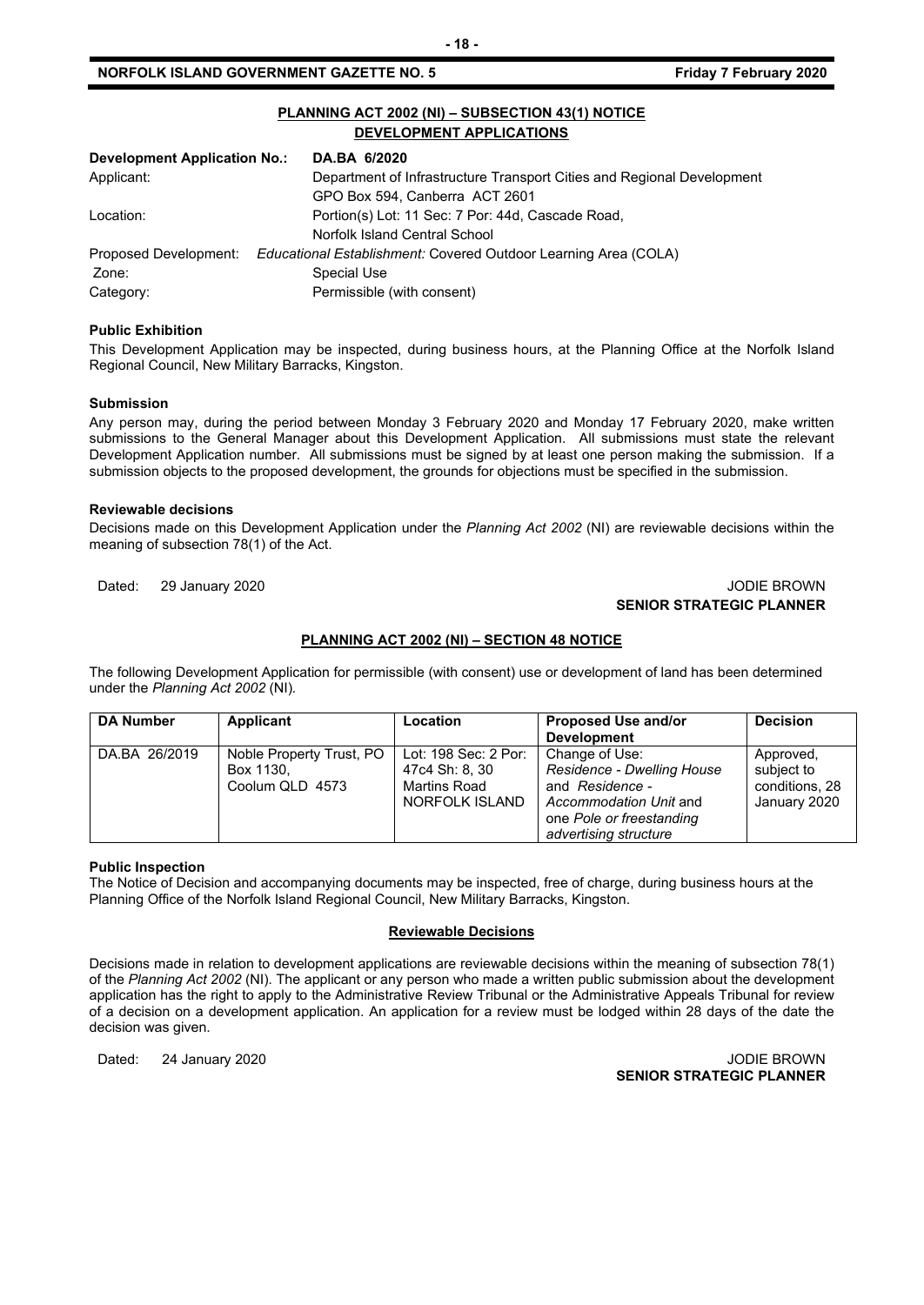#### **NORFOLK ISLAND GOVERNMENT GAZETTE NO. 5** *CONTRETE 10. SECUREM 2020*

#### **TRAFFIC ACT 2010 (NI) TEMPORARY CLOSURE OF ROADS ON SUNDAY 23 FEBRUARY 2020 (NORFOLK ISLAND TRIATHLON)**

I, **Andrew Roach**, Chief Executive Officer and General Manager of the Norfolk Island Regional Council, under section 50 of the *Traffic Act 2010* NI) **close** that part of the roads specified in Part 1 of the Schedule to all vehicular traffic (except any vehicle specified in Part 2 of the Schedule) for the periods and times indicated in Part 1 of the Schedule below on **Sunday 23 February 2020** as necessary for public safety purposes and to enable a public function to be held on, or in the vicinity of the roads, namely for the **Norfolk Island Triathlon races conducted by the Norfolk Island Triathlon Club.**

## **SCHEDULE**

- **Part 1** a) Country Road commencing at Watermill to the intersection of Middlegate Road from 06:30am to 11:00am. b) Quality Row from the intersection of Middlegate Road to the Norfolk Island Cemetery Reserve from 06:30am to 11:00am.
	- c) Bounty Street, Kingston to the intersection with Bay Street from 06:30am to 11:00am (times are Norfolk Island Daylight Savings time and are subject to change by OIC Police at request of triathlon organisers on the day)

**Part 2** - Exempted classes of vehicles –

- a) Vehicles authorised by the General Manager of the Norfolk Island Regional Council or delegate thereof for delivery of goods or services;
- b) Council vehicles involved on official business;
- c) Police, ambulance, fire services and emergency vehicles on official business;
- d) Vehicles authorised by OIC Police or delegate thereof (triathlon organisers to arrange with OIC Police for any authorisation for vehicles associated with conduct of triathlon).

Dated: 24 January 2020 **ANDREW ROACH** 

## **CHIEF EXECUTIVE OFFICER**

## **ENERGY CONSULTANT REQUEST FOR QUOTE 02/20**

The Norfolk Island Regional Council (NIRC) is seeking **Quotes** from an Energy Consultant to provide technical assistance and project management advice to Norfolk Island Electricity (NIE), who are installing a new generator and battery storage system.

The consultancy will include reviewing project implementation plans, developing performance specification requirements, and detailed designs to ensure compliance with requirements, conduct commissioning verification, and to review wider network issues and make recommendations to improve existing infrastructure, and to reduce operating costs.

Information relating to quote guidelines and scope of work can be found on the Norfolk Island Regional Council website [www.norfolkisland.gov.nf/your-council/tenders-and-eoi](http://www.norfolkisland.gov.nf/your-council/tenders-and-eoi)

All enquiries relating to the quote documentation should be directed to the nominated contact person.

Please note the following when responding;

| Quotes to be marked:   | Norfolk Island Energy Consultant RFQ 02/20                                          |  |
|------------------------|-------------------------------------------------------------------------------------|--|
| Closing date:          | Monday 17 February 2020 at 11:00am AEST                                             |  |
| <b>Submissions:</b>    | Quotes can be placed in:                                                            |  |
|                        | 1. the Tenders Box in the Registry Office, Council Offices, Kingston; or            |  |
|                        | 2. or via Tenders@nirc.gov.nf                                                       |  |
| <b>Contact Person:</b> | Alistair Innes-Walker<br>E: Alistair.innes-walker@nirc.gov.nf<br>$P: (+6723) 54002$ |  |

Dated: 24 January 2020 **BRUCE TAYLOR GROUP MANAGER SERVICES**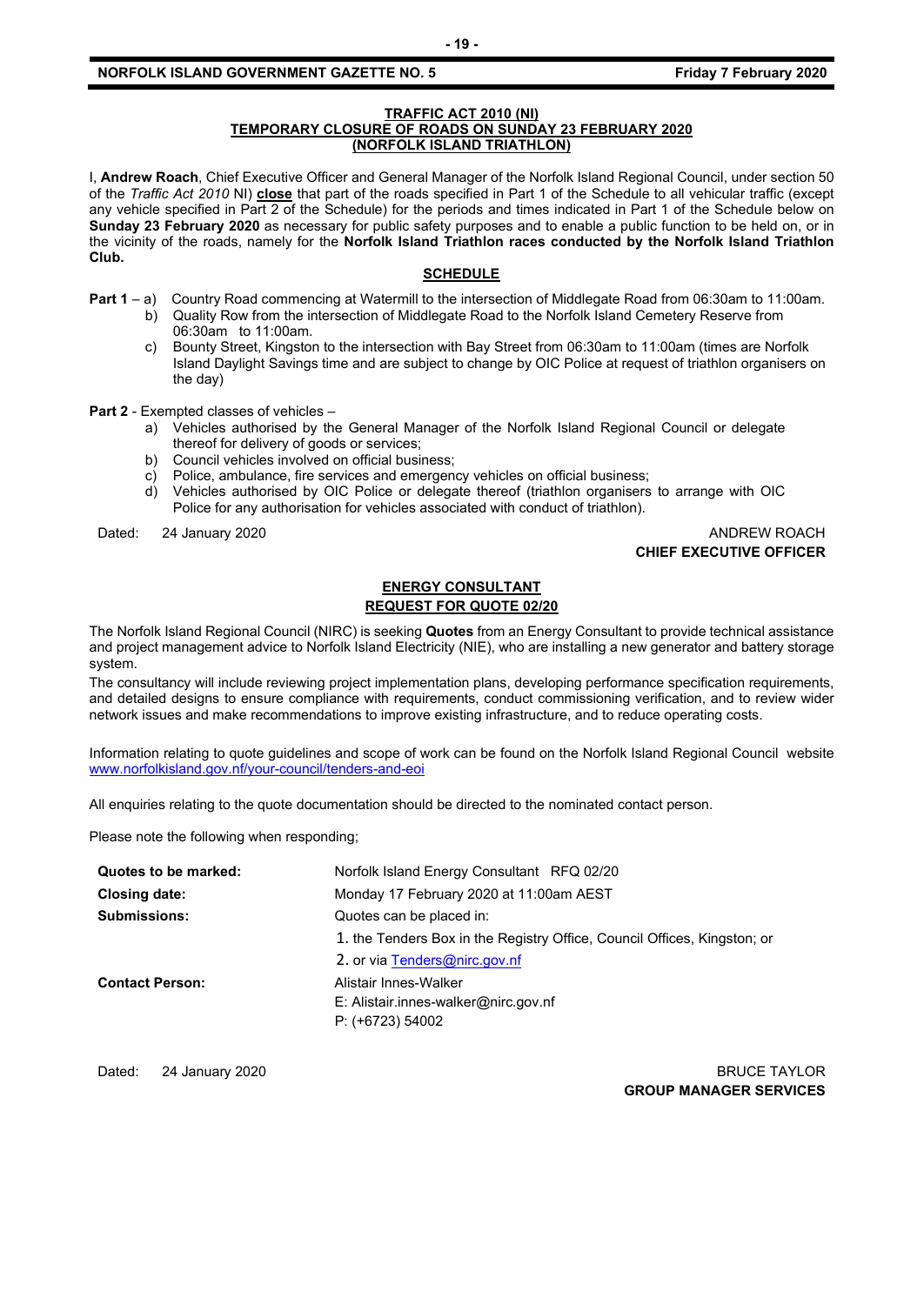# **PUBLIC RESERVES ACT 1997 (NI)**

## **DRAFT PLAN OF MANAGEMENT FOR SELWYN RESERVE – CALL FOR FEEDBACK FROM THE COMMUNITY**

On Norfolk Island, Public Reserves are managed in accordance with the *Public Reserves Act 1997* (NI) and the *Plans of Management for Public Reserves*.

The Norfolk Island Regional Council (NIRC), is conducting a review of the existing plans and is seeking feedback from the community on the Draft Plan of Management for Selwyn Reserve.

To submit feedback, complete the online survey available on Councils website at link [http://www.norfolkisland.gov.nf/your](http://www.norfolkisland.gov.nf/your-council/council-documents/documents-public-exhibition)[council/council-documents/documents-public-exhibition](http://www.norfolkisland.gov.nf/your-council/council-documents/documents-public-exhibition) or collect a hardcopy form from Councils Customer Care offices on New Cascade Road.

Hardcopy submissions can be returned in person to the Customer Care offices, mailed to PO Box 95 or, emailed to [regionalcouncil@nirc.gov.nf.](mailto:regionalcouncil@nirc.gov.nf)

The public submission period is for 56 days and closes at 4:00pm on 16 March 2020. For more information, please contact Senior Environmental Officer Jim Castles by emailing [jim.castles@nirc.gov.nf](mailto:jim.castles@nirc.gov.nf) or telephone Customer Care on local free call 0100.

Dated: 15 January 2020 **Dates: 15 January 2020 SENIOR ENVIRONEMTNAL OFFICER**

#### **FIRE CONTROL ACT 2000 (NI) DECLARATION OF A FIRE DANGER PERIOD**

#### **PUBLIC NOTICE**

The public are advised that I, Eric Russell Hutchinson, Administrator and delegate of the Commonwealth Minister under item 1.42 of the *Minister's Norfolk Island Delegation Instrument (No. 2) 2017* (CTH), hereby **declare** under section 21(1) of the *Fire Control Act 2000* (NI) [the Act] that a **fire danger period** applies to the whole of Norfolk Island **from 6:00pm on 17 January 2020 until 6:00pm 14 February 2020.**

During this period, a person may in accordance with section 23(1) of the Act light a fire in the open air: for cooking in a properly constructed fireplace or gas barbeque; or in a properly constructed incinerator designed to prevent the escape of sparks or incandescent material; or in accordance with a permit issued by the Chief Fire Control Officer.

A person who otherwise lights a fire in the open air is guilty of an offence and may be fined up to \$2,000.00 or be imprisoned for two years or both.

Dated: 14 January 2020 **ERIC RUSSELL HUTCHINSON ADMINISTRATOR**

## **TERTIARY EDUCATION BURSARY - GRANT PROGRAM**

Applications are invited for the 2019-2020 Tertiary Education Bursary Program offered by the Norfolk Island Regional Council.

**Application closing date:** 14 February 2020 at 4:00pm

**Information and submissions:** [www.norfolkisland.gov.nf/council/grants-program](http://www.norfolkisland.gov.nf/council/grants-program)

Contact Officer – Anita French, Grants Officer, +6723 22001 ext 103 o[r anita.french@nirc.gov.nf](mailto:anita.french@nirc.gov.nf)

Dated: 02 January 2020 **BRUCE TAYLOR INTERIM GENERAL MANAGER**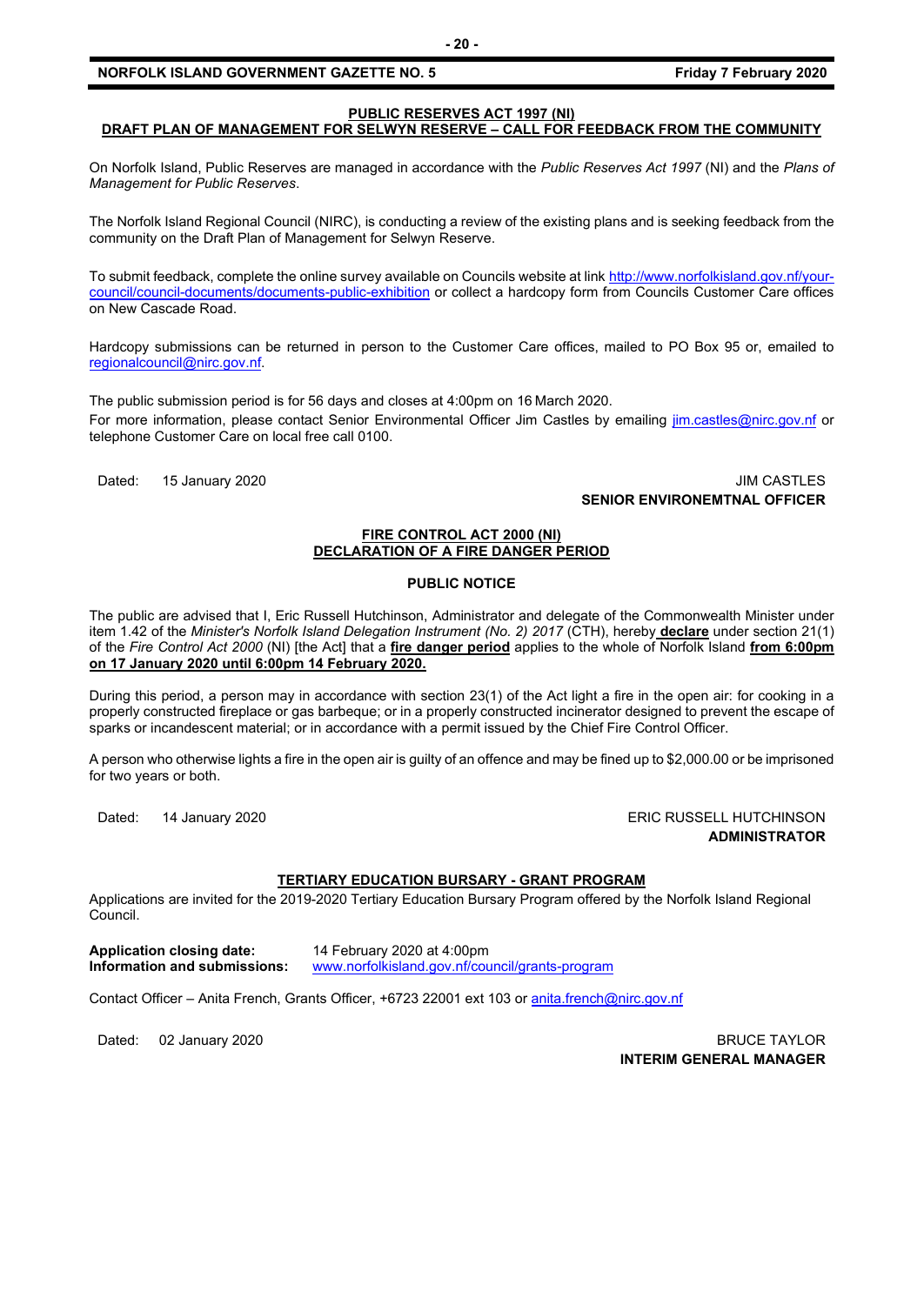#### **NORFOLK ISLAND GOVERNMENT GAZETTE NO. 5** *CONTRETE 10. 5**Friday 7 February 2020*

## **TRAFFIC ACT 2010 (NI)**

## **TEMPORARY CLOSURE OF ROAD FOR ROAD WORKS**

# **CULVERT PIPE REPLACEMENT AND REPAIR**

## **ANSON BAY ROAD – SECTION OF HEADSTONE ROAD TO THE GUN CLUB ON ANSON BAY ROAD**

I, **BRUCE TAYLOR**, Acting Chief Executive Officer and Interim General Manager of the Norfolk Island Regional Council, under section 50 of the *Traffic Act 2010* (NI) **close** that part or parts of the road specified in Part 1 of the Schedule to all vehicular traffic (except any vehicle specified in Part 2 of the Schedule) for and during the period **8.00am to 4.00pm on and from Tuesday 7 January 2020 through to Friday 1 May 2020** as necessary for public safety purposes and as I am of the opinion it is necessary or desirable to do so in order to carry out **CULVERT PIPE REPLACEMENT AND REPAIR**.

#### **SCHEDULE**

**Part 1** – Part Road Closure: That part of Anson Bay Road, from a section of Headstone Road to the Gun Club on Anson Bay Road, for the purpose of culvert/pipe replacement and repair as shown on the attached plan and map. The start and end of the road works site to be as officially signposted by the Council or as directed by Council workers at the works site or as directed by police from time to time during the period which from time to time may be a closure of all of the road or a closure of only a part of the road or a closure of one or more carriageways of Anson Bay Road as needed for the culvert works.

**Part 2** - Exempted classes of vehicles –

- (a) Vehicles and plant authorised by the Interim General Manager of the Norfolk Island Regional Council or delegate thereof for delivery of goods or services;
- (b) Council vehicles and plant involved on official business;
- (c) Police, ambulance, fire services and emergency vehicles on official business;
- (d) Vehicles authorised by OIC Police or delegate thereof.



## Dated: 2 December 2019 BRUCE TAYLOR **ACTING CHIEF EXECUTIVE OFFICER**